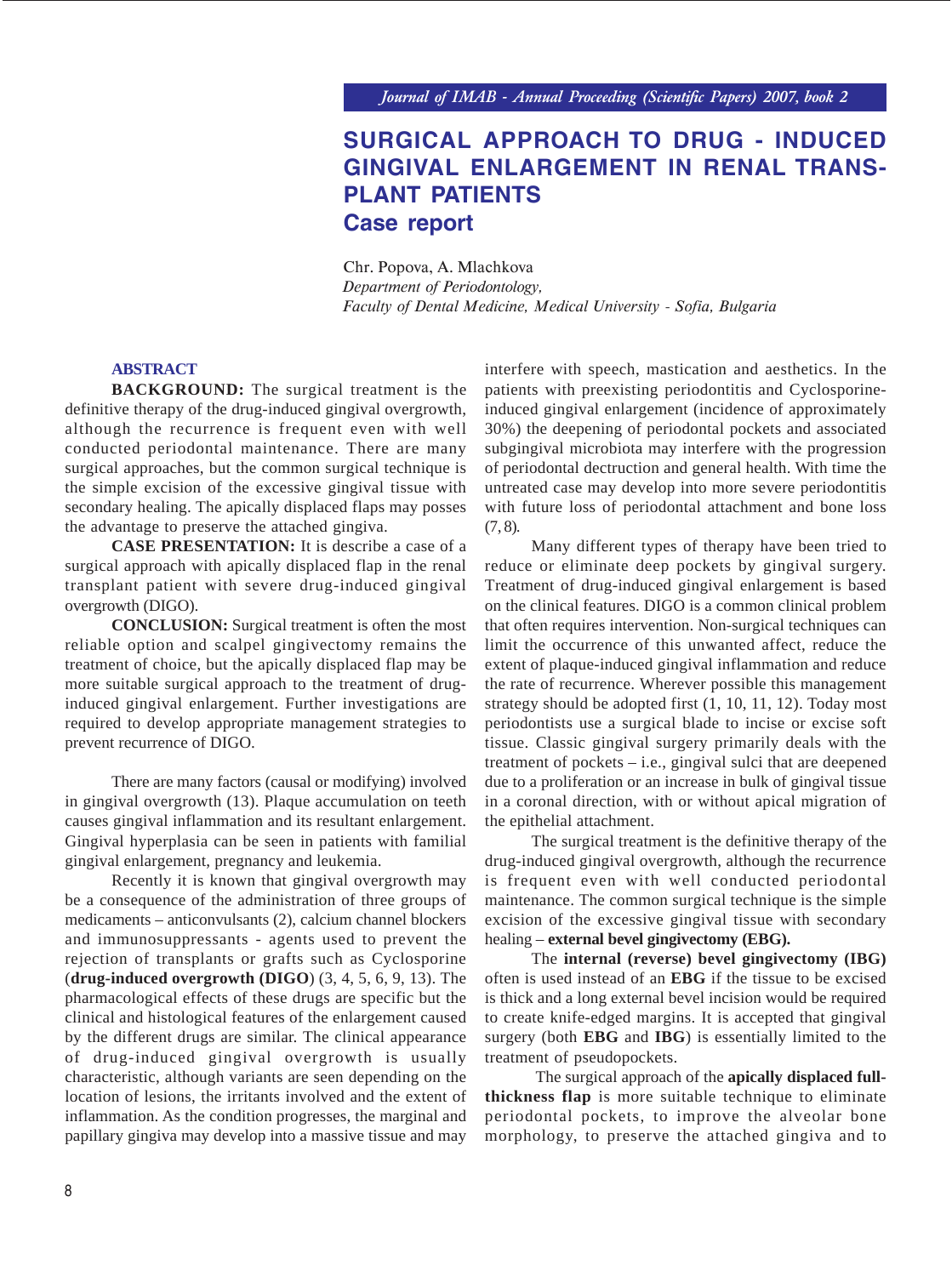improve the esthetics in frontal zone when moderate periodontitis with gingival overgrowth is treated. This technique is especially indicated in the cases with lack of keratinized tissues or in the presence of osseous defects.

## **CASE REPORT:**

A 45 year old male is presented with severe druginduced gingival enlargement, moderate bone loss and reduced dentition. The patient is kidney transplant and receive immunosuppressive medication (Cyclosporine) for 10 months to prevent transplant rejection. The labial and lingual gingival tissues in the anterior sextants are the most severe involved areas with gingival hyperplasia (**GOI=3** according to Angelopoulos & Goaz index) and severe plaque-associated gingival inflammation (**PBI=3**). The antiinflammatory therapy involve mechanical treatment and antimicrobial systemic medication (Amoxicillin + Metronidazole -10d) because of the risk of infections. With the elimination of the inflammation and improving the personal cleaning in one month therapy it was performed surgical treatment in the anterior maxillary area. The surgical approach was apically displaced flap - full-thickness and partial thickness close to the mucogingival junction after excision of excessive gingival tissue with initial internal bevel incision, recontouring of the alveolar crest, displacing and fixing the tissues to periosteum and interrupted suturing of the flaps at the level of the alveolar bone margin. The palatal technique was internal bevel gingivectomy to eliminate the hyperplastic gingival tissue and reduction of periodontal pockets. Periodontal dressing was applied for 10 days.

The good maintenance care with good oral hygiene, chlorhexidine gluconat rinses and regular professional recalls are of critical importance for diminishing recurrences.

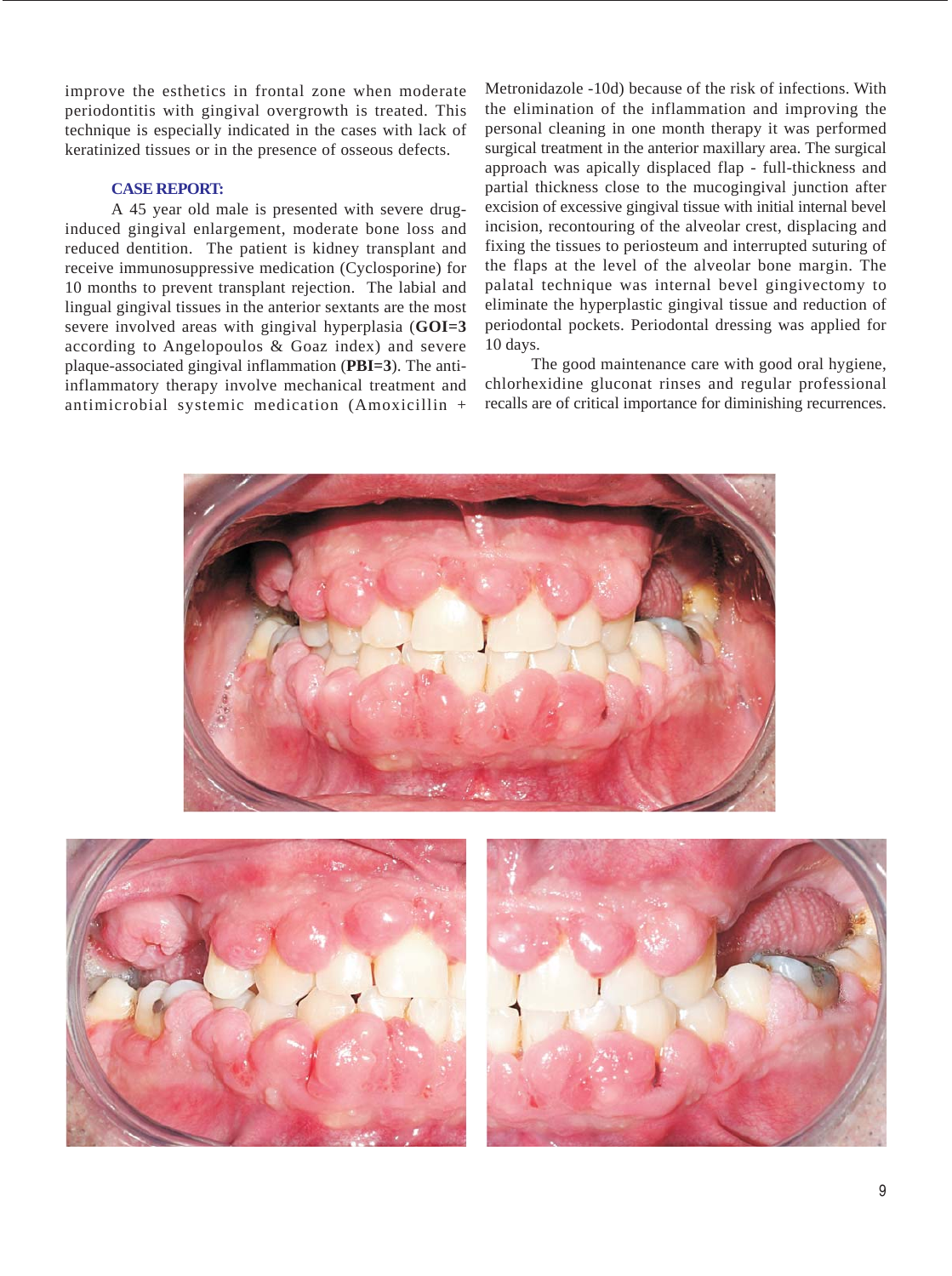

**Fig 1.** The initial clinical status of the patient – note the excessively enlarged gingival tissue in a 10-months Cyclosporine therapy without periodontal maintenance. There is a high risk of infections and future loss of attachment because of the generalized deep pockets and plaque retention. The appearance of the gingival tissues is not esthetic and the hyperplasic gingiva impede with the speech. The surgical approach is the definitive periodontal treatment.



**Fig. 2.** Palatal internal bevel gingivectomy is performed to remove the hyperplasic tissues with gingivoplasty for contouring the palatal gingiva

The IBG really is the first step in palatal flap reflection. The paramarginal incision made so that palatal gingival flap can be reflected that always remove the sulcular epithelium and the excessive gingival tissues and thus by definition a "gingivectomy" has been performed. Position the flap against the palatal surfaces is just coronal to the marginal bone. This is important because palatal flaps cannot be apically positioned.



**Fig. 3.** Facial full-thickness flap is reflected and displaced apically to preserve the attached gingival. Minimal bone recontouring was performed for appropriate positioning of the flap margin just at the level of the crestal bone

After internal bevel incision to the crestal alveolar bone and two vertical incisions the facial flap is reflected from the alveolar bone beyond the MGJ and displaced apically. This flap design allows protection of the attached gingival tissues.